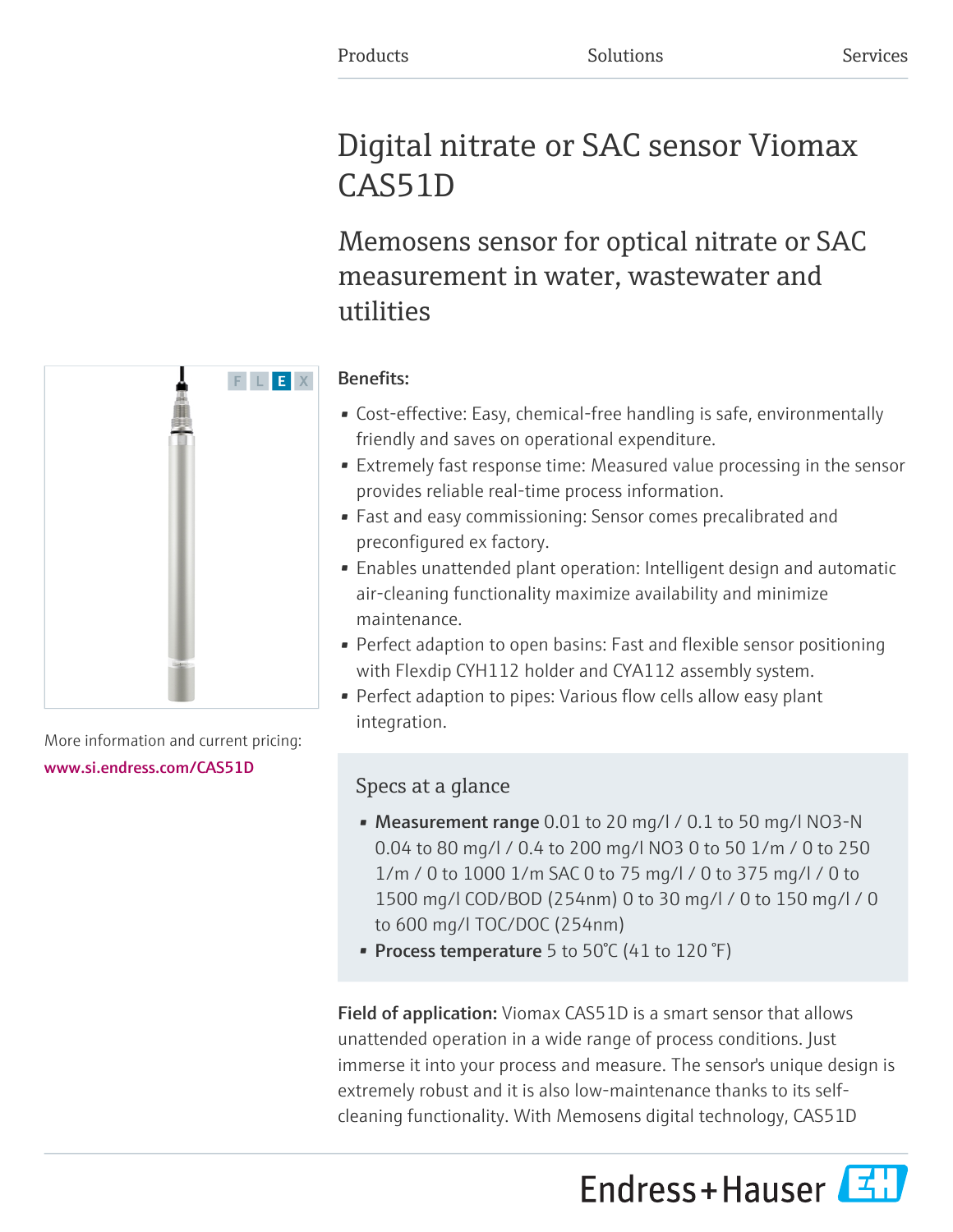combines maximum process and data integrity with simple operation. It enables lab calibration and simplifies predictive maintenance.

# Features and specifications

## Analyser Measuring principle

UV photometric

### Characteristic

Insitu (immersion in process), extractive with sample and flow cell Optical photometric sensor for nitrate and SAC

### Size

388 / 394 mm x 40 mm, depends on version

### Design

40 mm sensor, stainless steel 316L

### Process temperature

5 to 50°C (41 to 120 °F)

### Ambient temperature

-20 to 60 °C (-4 to 140 °F)

### Specials

G1, NPT3/4 IP68 (1m/3,3ft) water column with 1N KCl during 60d ays

### Application

Drinking water, biological waste wate process, WWTP effluent Monitoring of surface water

### Measurement range

0.01 to 20 mg/l / 0.1 to 50 mg/l NO3-N 0.04 to 80 mg/l / 0.4 to 200 mg/l NO3 0 to 50 1/m / 0 to 250 1/m / 0 to 1000 1/m SAC 0 to 75 mg/l / 0 to 375 mg/l / 0 to 1500 mg/l COD/BOD (254nm) 0 to 30 mg/l / 0 to 150 mg/l / 0 to 600 mg/l TOC/DOC (254nm)